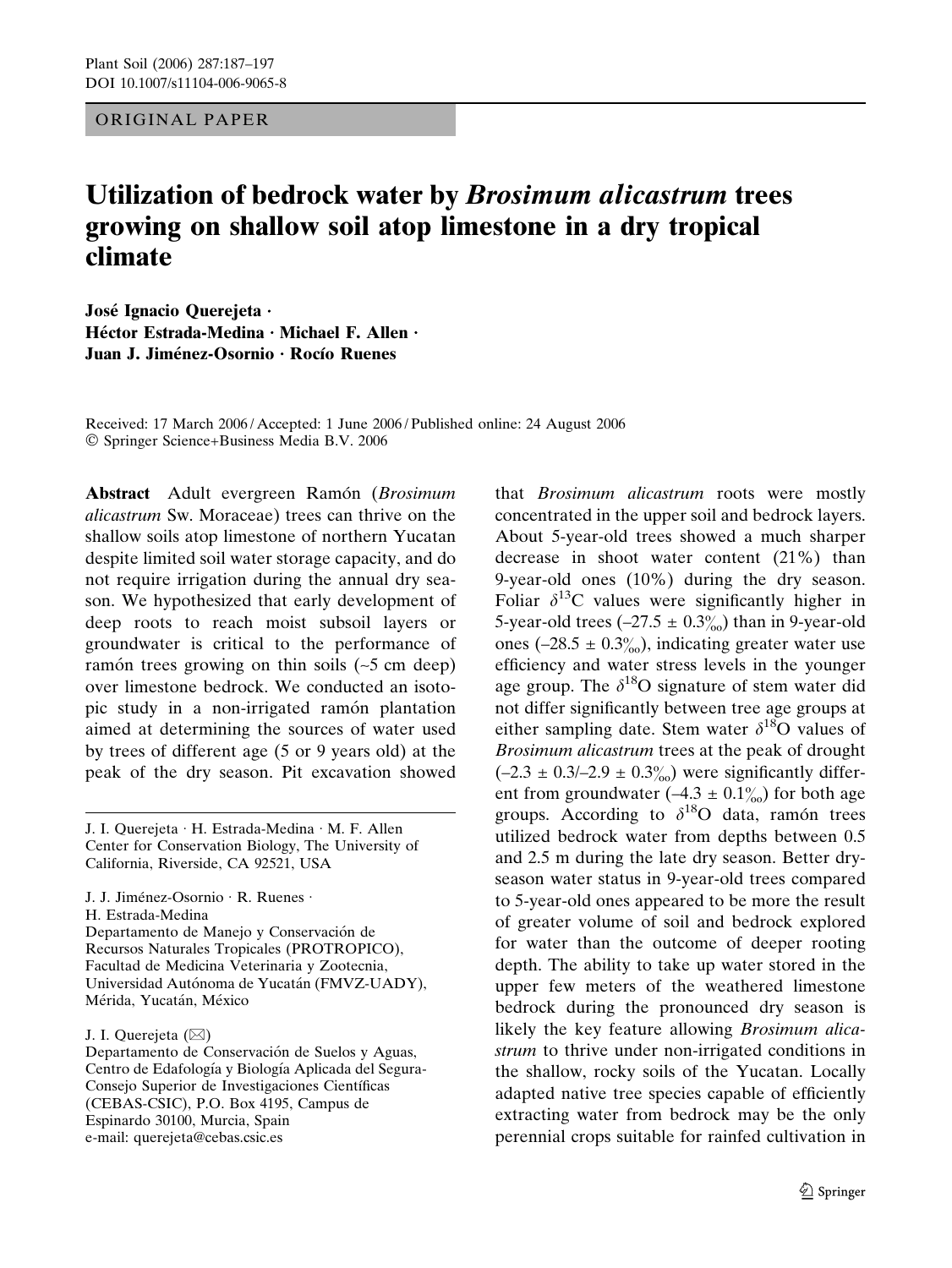the shallow soils atop limestone of northern Yucatan.

Keywords Drought Groundwater Weathered limestone  $\cdot$  Stable isotopes  $\cdot \delta^{13}C \cdot \delta^{18}O$ 

## Introduction

Soils developed on weathered limestone bedrock in the Yucatan peninsula are shallow and rocky and typically have little moisture storage capacity (Duch 1995; Weidie 1985). Despite limited water storage, these soils can support woody vegetation with large standing biomass under the seasonally dry tropical climate of northern Yucatan. Large trees can be found in natural forests (Cairns et al. 2003) and homegardens (Jiménez-Osornio et al. 1999) throughout the region, indicating that shallow soil does not represent a major hindrance for the establishment and growth of native tree species. For this reason, agroforestry systems are considered a suitable alternative to slash and burn agriculture after abandonment of henequen (Agave fourcroydes Lem.) cultivation in many areas of the northern Yucatan Peninsula (Montañez-Escalante et al. 2005; Negreros-Castillo and De Clerck 1999).

The Ramón (Brosimum alicastrum Sw.Moraceae) is a native evergreen tree species which has traditionally been considered an important crop by the Maya people in the Yucatan, and is still widely cultivated in their homegardens (Gillespie et al. 2004; Peters and Pardo-Tejada 1982). Brosimum alicastrum trees produce large amounts of high quality fodder during the dry season, which has led to the establishment of ramón plantations dedicated to forage production for livestock since the 1970's (Ayala and Sandoval 1995). Adult Brosimum alicastrum trees can thrive on shallow soils atop limestone and do not require irrigation during the prolonged dry season of northern Yucatan, which suggests root access to subsoil moisture or groundwater (Gillespie et al. 2004). However ramón seedlings and saplings may require frequent watering to survive the dry season during the first few years after establishment (Gillespie et al., 2004). Several studies conducted in the greenhouse have shown that the performance of ramón seedlings is very sensitive to water stress (Gillespie et al. 2004; Rasmussen 1990), but little is known about the water use strategy and moisture sources of Brosimum alicastrum trees growing on shallow soils under natural field conditions.

Jackson et al. (1999) suggested that rapid development of deep roots to reach soil layers where substantial water depletion does not occur may facilitate establishment and survival of young trees in seasonally dry tropical ecosystems. We hypothesized that early development of deep roots to reach moist subsoil layers or groundwater is critical to the performance of ramón trees growing on thin soil over limestone in the seasonally dry tropical climate of northern Yucatan. We further hypothesized that access to moist subsoil layers or groundwater buffers ramón trees from drought stress during the severe dry season, while saplings with shallower roots experience more severe water stress. In order to test these hypotheses, we conducted an isotopic study in a non-irrigated ramón plantation on shallow soil (about 5 cm deep) aimed at determining the sources of water used by trees of different age at the peak of the dry season.

The carbon stable isotope composition of plant tissues reflects the interplay among all aspects of plant carbon and water relations and can be used as an integrator of whole plant function (Dawson et al. 2002). In C3 plants, discrimination against  ${}^{13}CO_2$  versus  ${}^{12}CO_2$  by the Rubisco enzyme is linked to photosynthesis via  $c_i/c_a$ , the ratio of intercellular to ambient  $CO<sub>2</sub>$  concentrations (Farquhar et al. 1982). This ratio reflects the relative magnitudes of photosynthetic rate and stomatal conductance, so analyses of carbon stable isotopes at natural abundance in leaf tissue serve as a surrogate for estimating intrinsic water use efficiency (WUE, the ratio of carbon acquired to water vapour losses via stomatal conductance). Variation in leaf  $\delta^{13}$ C is caused by genetic and environmental factors that influence gas exchange through morphological and functional plant responses. Environmental factors influencing leaf  $\delta^{13}$ C include soil moisture, relative humidity, irradiance, temperature and nitrogen availability (Dawson et al. 2002). Generally plants with high  $\delta^{13}$ C are thought to have high WUE. Drought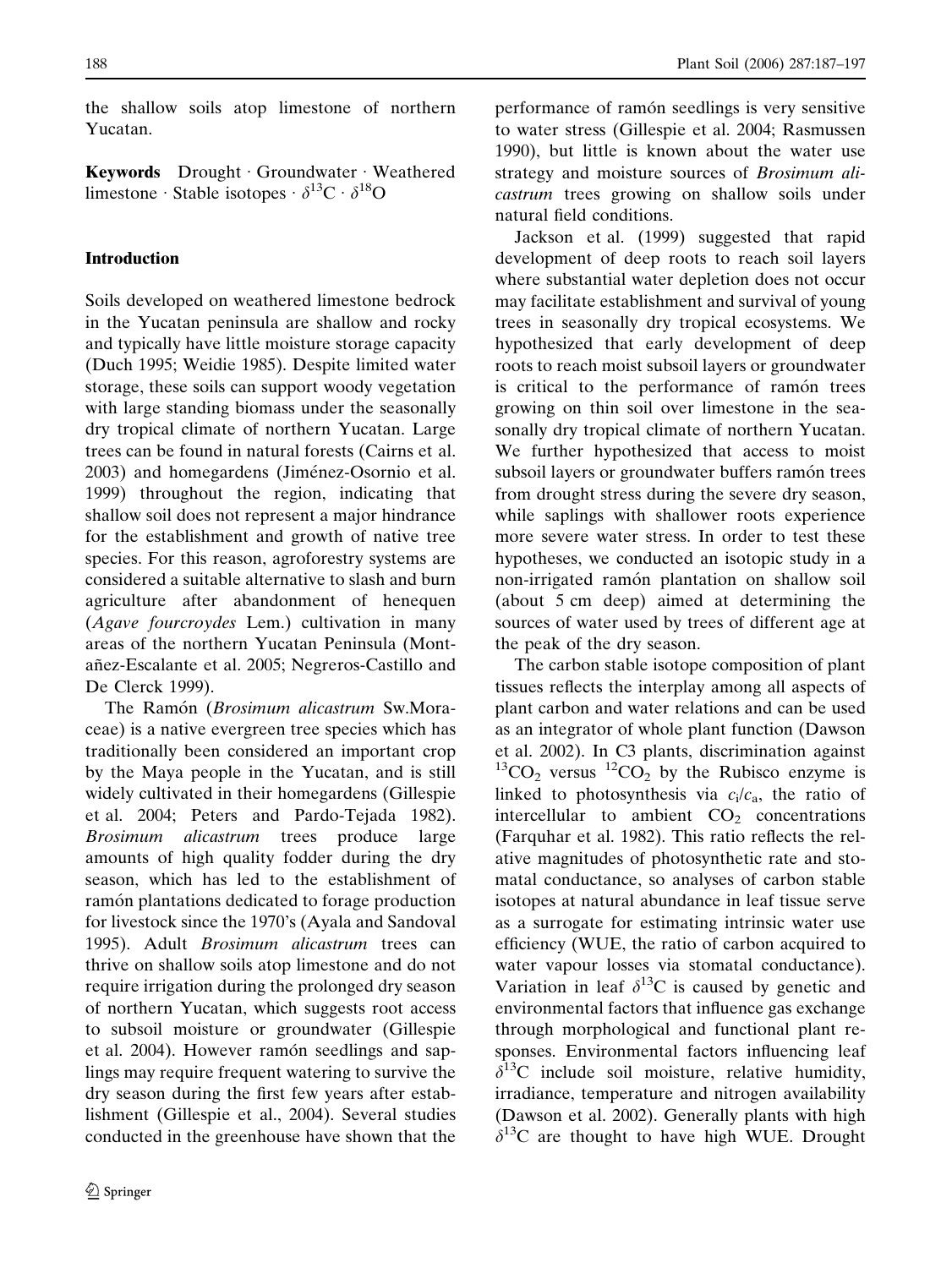stress tends to enhance WUE because stomatal conductance is comparatively more strongly affected by water limitation than carbon assimilation, thus leading to increased leaf  $\delta^{13}$ C values. Therefore leaf  $\delta^{13}$ C measurements can help explore the range of variation in water use efficiency and drought stress levels among conspecific trees of different age (Dawson et al. 2002).

The zones of active water uptake by plant roots can be determined through analyses of oxygen stable isotope ratios at natural abundance, which allow discrimination among different potential moisture sources (Brunel et al. 1995; Ehleringer and Dawson 1992). There is no isotopic fractionation during water uptake by terrestrial plants, so the  $\delta^{18}$ O of stem water reflects that of the source water (Dawson et al. 2002). In tropical regions the isotopic signature of rainfall water often exhibits little seasonal variation (Yurtsever and Gat 1981), and a pronounced dry season may be required for the development of vertical gradients in the isotopic composition of soil water. During the dry season, the upper soil layers become enriched in the heavier isotope  $(^{18}O)$  due to evaporative fractionation, resulting in steep gradients in oxygen isotopic signatures with depth (Barnes and Turner 1998). Therefore the stem water isotopic signatures of deep and shallow rooted trees are expected to differ most widely at the peak of the dry season.

#### Materials and methods

#### Site description

The study was carried out in a non-irrigated ramón (Brosimum alicastrum Sw. Moraceae) plantation in northern Yucatan (Fig. 1: Kampepén, 089°39'10″ W; 20°50'00″ N) between October 2001 and April 2002. The tree stand included interspersed ramón trees of 5 and 9 years of age planted on a  $3 \times 3$  m planting grid. Average trunk diameters of 9 and 5 year-old ramón trees were  $15 \pm 1.1$  and  $6.2 \pm 0.9$  cm, respectively. Height of 5-year-old trees was 1.8–3 m, while 9 year-old ones were 2.5–4.5 m high. Average annual temperature at this site is 27.2°C, and total annual precipitation is approximately 1,000 mm,

with a rainy season normally extending from May through October. The area experiences a pronounced 4–6 month dry season in the winter months during which only about 10–20% of the total annual rainfall is received (Orellana et al. 1999). The topography of Northern Yucatan is mostly flat, and the lithology consists of highly permeable Tertiary limestones and dolomites (Weidie 1985). Soils are extremely shallow and rocky (Duch 1995; Estrada-Medina 2000). Organic matter content is very high in these soils, ranging from 23.5% to 49.9% (Bautista-Zuñiga et al. 2004). Total soil nitrogen content is around  $1.4 \pm 0.7\%$  (Campos and Dirzo 2003). Soil water content at field capacity  $(-0.03 \text{ MPa})$  ranges from 40% to 65% of dry soil weight in these soils. Moisture content at wilting point (–1.5 MPa) ranges from 33% to 59% of dry soil weight. Therefore plant available water (difference between moisture content at field capacity and permanent wilting point) is only 2–12% in these soils (Weisbach et al. 2002). A very hard limestone layer formed by the solution and precipitation of calcium carbonate (locally known as "laja"; Duch 1995; González-Herrera et al. 2002) is often found near the ground surface. Below the shallow soil and consolidated limestone layers there is a soft, squeezable, weathered limestone of high porosity (35–50% compared to 5–15% of consolidated limestone; Estrada-Medina et al. 2005), which is locally termed ''sascab''. Subsurface sascab strata can be several meters thick. Meteoric precipitation infiltrates quickly into the porous, permeable limestone bedrock (González-Herrera et al. 2002). Depth to the groundwater table is 9 m at Kampepén, with little  $(< 1 \text{ m})$ interseasonal fluctuations (pers. obs.).

#### Sampling

Trees were sampled for oxygen stable isotope analysis in October 2001 (end of rainy season) and in April 2002 (peak of dry season). Eight trees per tree age group were sampled on both occasions. Suberized twigs approximately 10 mm in diameter and 50–80 mm long were cut from the canopy, and all leaves and green stem tissue were removed from them to avoid contamination of xylem water by isotopically enriched water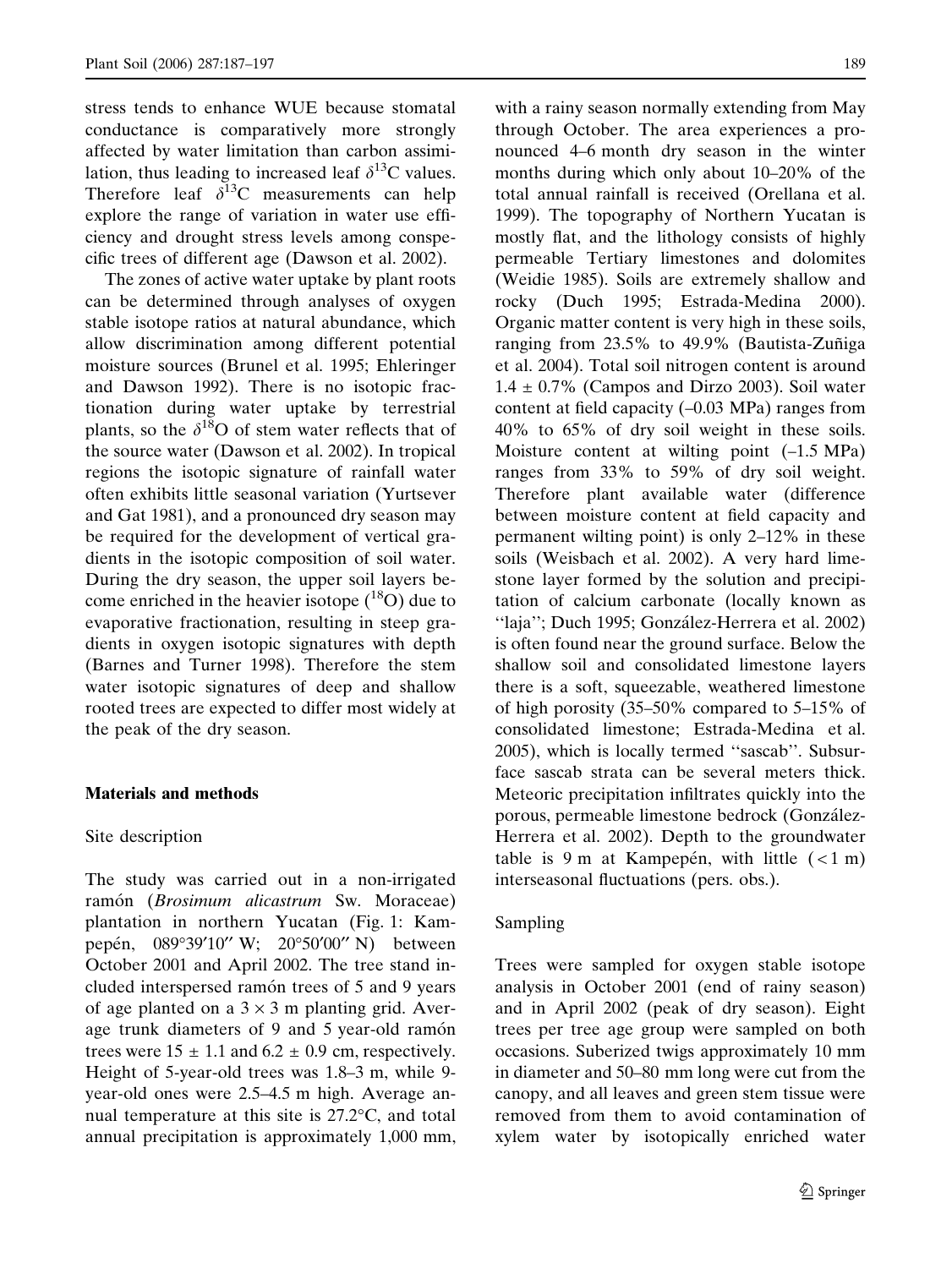

Fig. 1 Map of the Yucatan peninsula showing the location of the Kampepen experimental area

(Ehleringer and Dawson 1992). Two stem samples were collected per tree. Clipped twigs were immediately placed in a capped vial, wrapped in parafilm and stored in the freezer for later processing and analysis.

Soil/bedrock samples were collected at the peak of drought in late April 2002. One pit 2 m in diameter was excavated amidst the Brosimum alicastrum trees included in the study to characterize all possible sources of water. The pit was manually excavated by a team of three local Maya well-drillers using picks, shovels and dynamite. The pit was dug down to a depth of 9 m until the groundwater table was reached. Due to budget constraints, we decided to excavate the pit at the time of the year when depth gradients in oxygen

isotopic signatures as well as vertical partitioning of water sources between tree age groups were more likely to occur. The extremely shallow and rocky soil at the experimental site precluded more extensive sampling of potential water sources. Soil/bedrock samples were promptly taken from freshly excavated pit sidewalls for water content measurement and for oxygen isotope analysis of water. For each depth, 3–5 replicate soil/bedrock samples were collected from the sidewalls of the pit. Freshly collected soil and bedrock samples were placed in capped vials, wrapped in parafilm and stored in the freezer until water extraction for oxygen isotope analyses. Groundwater samples were obtained from the bottom of the pit after the aquifer was reached.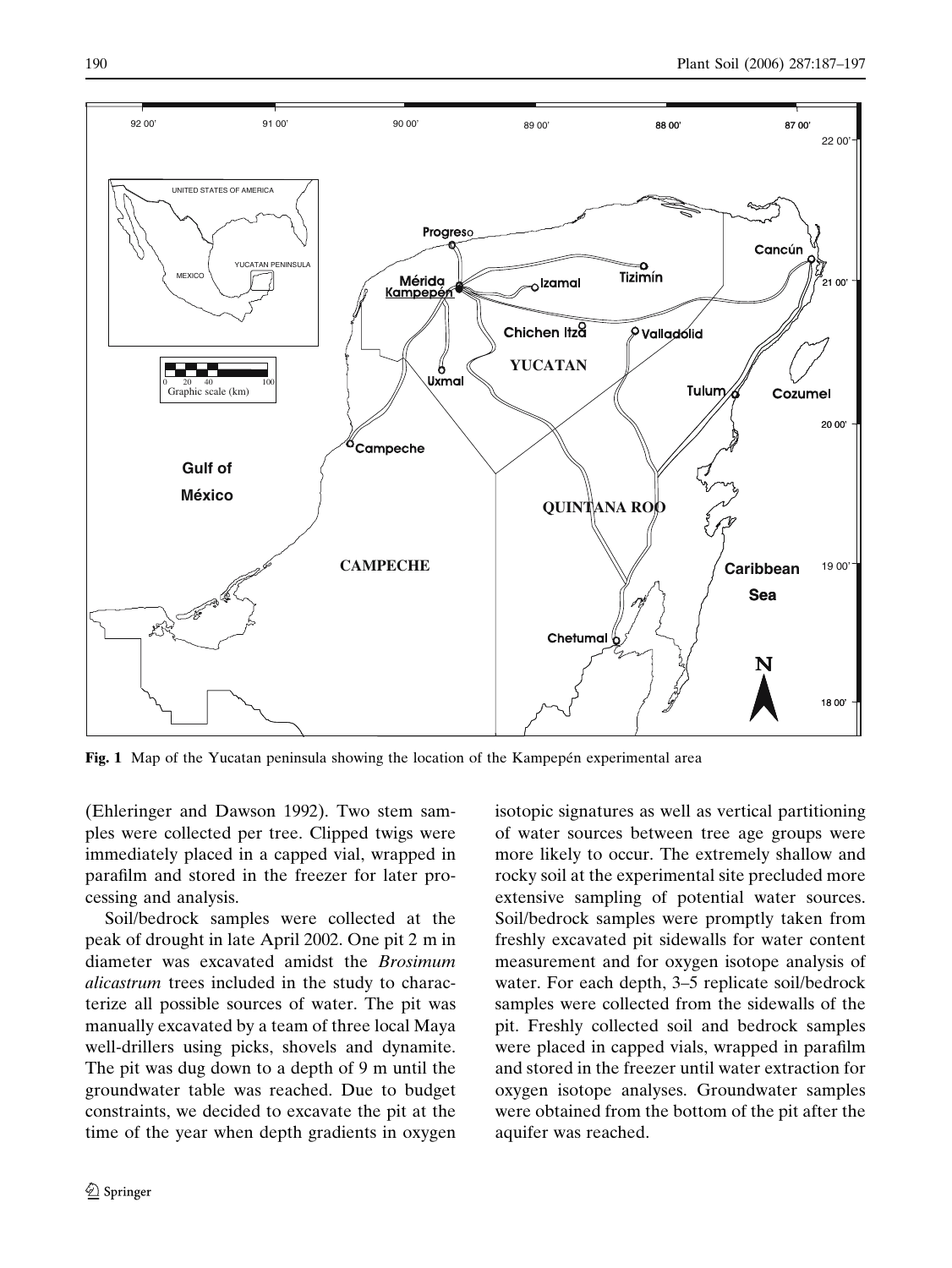Water was extracted from soil and plant stem samples using a cryogenic vacuum distillation line (Ehleringer et al. 2000). The water content of stems, soil and bedrock samples was calculated according to differences in sample weight before and after thorough water extraction  $(100^{\circ}C, 3 h)$ . Oxygen stable isotope analyses were conducted at the Centre for Stable Isotope Biogeochemistry of the University of California at Berkeley.  $\delta^{18}O$ values were obtained by the  $CO<sub>2</sub>$ : H<sub>2</sub>O equilibration method: 500  $\mu$ L of the extracted water was injected into airtight vials flushed with 2,000 ml m<sup>-3</sup> or 3,000 ml m<sup>-3</sup> CO<sub>2</sub> in He. After 48 h,  $CO<sub>2</sub>$  in the head space was analysed for its oxygen isotope ratio with a Finnigan MAT Delta Plus XL isotope mass spectrometer (IRMS) interfaced with a GasBench II and PAL-80 autosampler (Tu et al. 2001).  $\delta^{18}$ O values are expressed in delta notation  $\binom{0}{0}$  relative to an accepted international standard (V-SMOW) (Ehleringer and Dawson 1992). Analytical precision of  $\delta^{18}$ O measurements was ±0.18‰.

In late April 2002, sunlit, mature leaf samples were collected from the same Brosimum alicastrum trees included in the water source determination study. All the sampled leaves had been formed during the rainy season prior to the study. Leaf material was oven dried, ground and analyzed for  $\delta^{13}$ C. Analyses were conducted on a continuous flow mass spectrometer (Europa Scientific Hydra 20/20, Chelshire, England) at the Stable Isotope Facility of the University of California at Davis.  $\delta^{13}$ C values are expressed in delta notation relative to an accepted international standard (Pee Dee Belemnite).

Statistical analyses were conducted using the SPSS 13.0 program. Stem water content values,  $\delta^{18}$ O data and leaf  $\delta^{13}$ C data were subjected to the Student's T test in order to detect significant  $( $0.05$ ) differences between the two tree age$ groups. Within each age group, stem water content values and  $\delta^{18}$ O data were analysed by Student's T test to detect seasonal differences between sampling dates.

## **Results**

At the end of the rainy season in October 2001, Brosimum alicastrum showed similar average stem water contents in the two tree age groups (Table 1). Stem water contents in ramón trees decreased significantly (Student's T test;  $P < 0.001$ ) over the course of the dry season for both age groups. However 5-year-old trees showed a much sharper decrease in shoot water content (21%) than 9-year-old ones (10%) during the dry season (Table 1). The  $\delta^{18}O$  signature of stem water did not differ significantly between tree age groups at either time of sampling (Student's T test;  $P > 0.05$ ). In 9-year-old trees the  $\delta^{18}$ O of stem water was significantly (P < 0.05) more enriched in May 2002 than in October 2001  $(0.9\%$  increase), suggesting utilization of water sources subject to progressively greater evaporative isotopic enrichment. By contrast, stem water  $\delta^{18}$ O remained nearly unchanged between sampling dates in 5-year-old trees. Foliar  $\delta^{13}$ C values were significantly higher in 5- than in 9-year-old trees at the peak of drought, indicating greater water use efficiency and water stress in the younger age group. Across age groups, foliar  $\delta^{13}$ C in ramón trees correlated negatively ( $r^2 = -0.626$ ;  $P < 0.05$ ) with shoot water content (Fig. 2).

**Table 1** Shoot water content determined by weight difference after water extraction,  $\delta^{18}O$  of stem water, and leaf  $\delta^{13}C$  in interspersed 5 and 9-year-old Brosimum alicastrum trees in a forest farm plantation in Kampepén

|                                                                              | Stem water content $(\% )$       |                                   | Stem water $\delta^{18}O\ (\%_0)$ |                              | Foliar $\delta^{13}C$ (%)            |
|------------------------------------------------------------------------------|----------------------------------|-----------------------------------|-----------------------------------|------------------------------|--------------------------------------|
|                                                                              | October 2001                     | April 2002                        | October 2001                      | April 2002                   | April 2002                           |
| <i>Brosimum</i> 9-year-old $(n = 8)$<br><i>Brosimum</i> 5-year-old $(n = 8)$ | $47.7 \pm 0.5$<br>$46.5 \pm 0.8$ | $43 \pm 0.8$ **<br>$36.9 \pm 0.6$ | $-3.2 \pm 0.1$<br>$-3 \pm 0.7$    | $-2.3 \pm 0.3$<br>$-3 + 0.7$ | $-28.5 \pm 0.3^*$<br>$-27.5 \pm 0.3$ |

Stem water content and stem water  $\delta^{18}O$  were measured at the end of the rainy season (October 2001) and at the peak of the dry season (April 2002), while foliar  $\delta^{13}$ C was measured in April 2002 only. Means ± standard errors are shown for all variables

\*Values in same column significantly different at  $P < 0.05$ ; \*\*Significantly different at  $P < 0.001$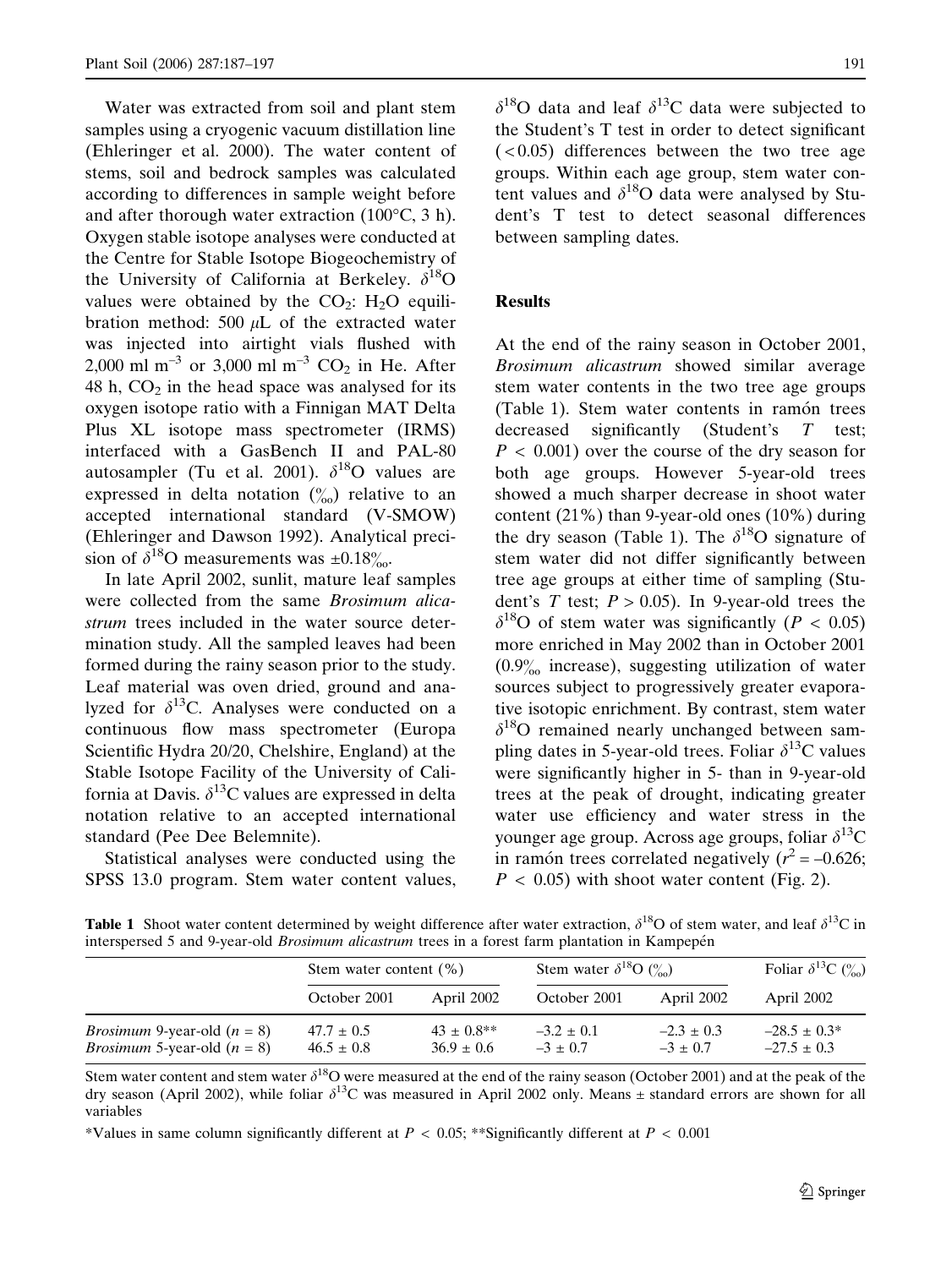Pit excavation in April 2002 exposed an extremely rocky, shallow soil 5 cm deep overlying heterogeneous fractured bedrock (Fig. 3). A very hard limestone layer ("laja") near the ground surface was underlain by softer bedrock of high porosity (''sascab''). Some soil-filled cracks and crevices were encountered within the limestone bedrock matrix in the upper 200 cm of the profile. The soil was classified as Lithic Leptosol according to the FAO system. Although root density in the soil/bedrock profile was not quantified in this study, visual inspection of pit sidewalls suggested that Brosimum alicastrum roots were mostly concentrated in the upper soil and bedrock layers. Root density appeared to be very high in the thin topsoil layer as well as in soil pockets within the limestone bedrock matrix. Dense mats of roots were encountered growing along cracks in the bedrock. Sascab bedrock strata in the upper 200 cm of the profile were colonized by fine roots as well. Root abundance appeared to decline sharply with depth, and no roots could be found below 200 cm despite careful visual inspection of pit sidewalls.

Total rainfall during the twelve months prior to soil/bedrock sampling was 70% of the long term mean (702.6 mm) in the experimental area (Fig. 4). Only 9 mm of rain were recorded during March and April 2002. At the peak of drought in late April 2002, gravimetric water content in the



Fig. 2 Relationship between the carbon isotope composition of foliar tissue and stem water content in 5- and 9-year-old Brosimum alicastrum trees in a non-irrigated farm forest plantation in Kampepén. Samples were collected in late April 2002 at the peak of the dry season



Fig. 3 Schematic of the upper 3 m of the soil/bedrock profile observed in the excavated pit, showing the distribution of cracks and of soil filled cavities in the limestone

upper 600 cm of the soil/bedrock profile fluctuated between 8% and 15%, and no clear trend with depth was observed (Fig. 5a). Mean soil/ bedrock water content values showed large standard errors, reflecting an heterogeneous profile composed of soil pockets interspersed within an intricate matrix of limestone bedrock strata with varying water holding capacities. The markedly seasonal rainfall pattern in northern Yucatan favoured the development of a steep vertical isotopic gradient in the soil/bedrock profile during the dry season. Evaporative isotopic enrichment of soil/bedrock water was very pronounced near the surface but declined sharply with depth (Fig. 5b). The  $\delta^{18}O$  signature of bedrock water closely approached that of aquifer water at around 300 cm depth. Groundwater samples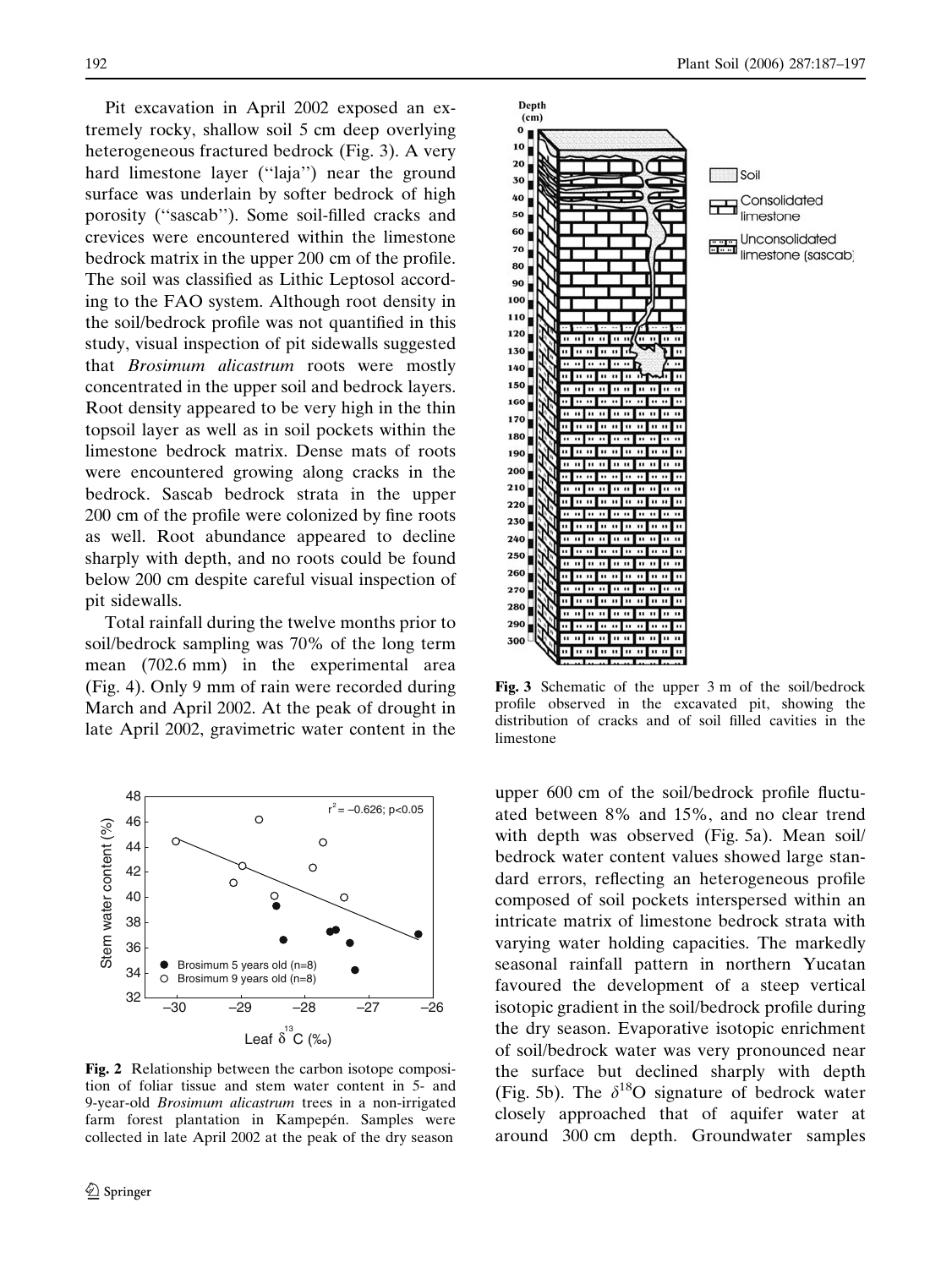Fig. 4 Monthly rainfall distribution during the May 2001–April 2002 period at the experimental area



collected at the bottom of the experimental pit had an average  $\delta^{18}$ O value of -4.3 ± 0.1%  $(n = 3)$ . According to  $\delta^{18}$ O data, ramón trees of both age groups appeared to be utilizing bedrock water from depths between 50 cm and 250 cm during the late dry season (Fig. 5b). Stem water  $\delta^{18}$ O values of ramón trees at the peak of drought were significantly different from groundwater for both age groups  $(P < 0.001$ ; Mann–Whitney U-test).

#### **Discussion**

Large decreases in stem water content between October 2001 and April 2002 indicated that considerable water stress developed in ramón trees of both age groups during the dry season (Bradford and Hsiao 1982). These results suggest that groundwater was not the major source of water for ramón trees during the dry season, as phreatophytic species tapping a permanent water table are usually well buffered from seasonal drought (Gries et al. 2003; Zencich et al. 2002). The pattern of root distribution encountered in the pit at the Kampepén plantation supported this interpretation, as no roots could be found below 2 m depth despite careful visual inspection of pit sidewalls. Further, ramón trees had stem water

 $\delta^{18}$ O values which departed significantly from the groundwater  $\delta^{18}O$  signature. Stem water  $\delta^{18}O$ values at the peak of the dry season were between 1.2 $\%$  and 2 $\%$  more enriched than aquifer water, depending on tree age group. Phreatophytic species typically exhibit xylem sap isotopic values closely matching that of aquifer water, particularly during drought periods when other sources of water are scarce (Chimner and Cooper 2004; Ewe et al. 1999; Flanagan et al. 1992; Snyder and Williams 2000; Zencich et al. 2002). Groundwater utilization by woody vegetation under seasonally dry climates has been shown before to decrease with depth to the phreatic level, even when the strata overlying the aquifer are easier to penetrate by roots than limestone bedrock (Cramer et al. 1999; Farrington et al. 1996; Zencich et al. 2002).

According to  $\delta^{18}$ O data, ramón trees of both age groups relied on water stored within the upper 2.5 m of the fractured limestone bedrock during the dry season. Total precipitation during the dry season (November 2001–April 2002) at Kampepén was 140 mm, which prevented complete depletion of moisture in the upper layers of the soil/bedrock profile (Fig 5a). Water stored in bedrock strata plays a critical role in supporting tree transpiration during dry periods in ecosystems with shallow soils (e.g., Hubbert et al. 2001;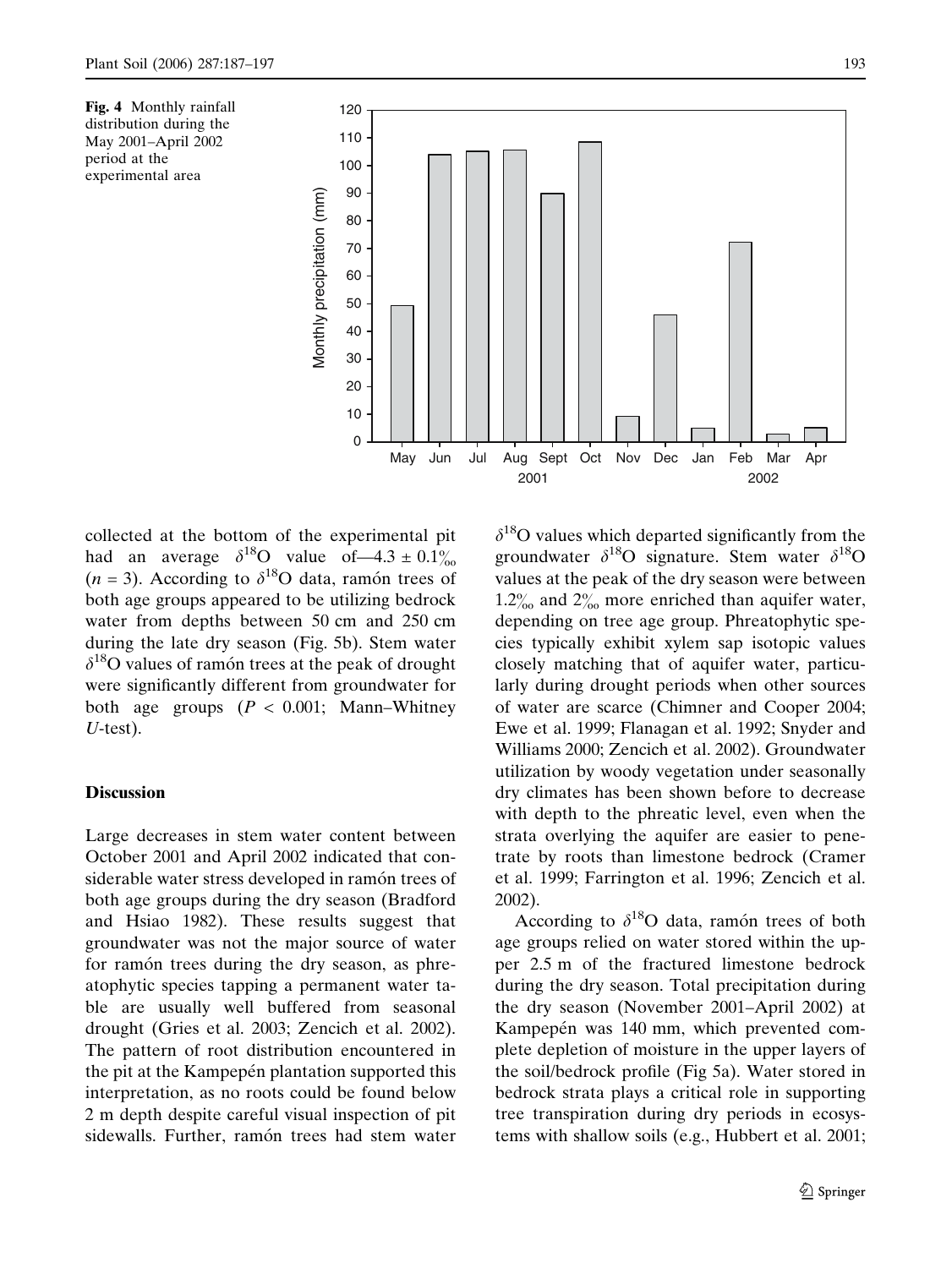

Fig. 5 Gravimetric water content and  $\delta^{18}$ O of soil water in the soil/bedrock profile in Kampepén at the peak of the dry season in late April 2002. Figure 5a Soil/bedrock water contents. Values at each depth represent the average and standard error of 3–5 soil/bedrock samples collected from the sidewalls of a single pit excavated through the limestone bedrock using dynamite. Figure 5b. Average

Rose et al. 2003; Zwieniecki and Newton 1996). Weathered limestone bedrock can hold significant amounts of water (Fig 5a) that appears to be accessible to ramón roots, as indicated by the presence of fine roots in sascab bedrock strata. Macropores or preferred pathways for water percolation in the fractured limestone matrix likely contributed to the recharge of bedrock

 $\delta^{18}$ O isotopic profile of soil/bedrock water and  $\delta^{18}$ O values of stem water in Brosimum alicastrum trees. Values at each depth represent means and standard errors of three soil/bedrock samples collected from the sidewalls of the pit ( $n = 3-5$ ). The crossed bar represents the  $\delta^{18}$ O value of groundwater

during the wet season, and following occasional rain during the dry season. Downward transfer of excess water from topsoil to underlying limestone by tree roots after rain (reverse hydraulic lift, or hydraulic descent) may have also contributed to the rapid recharge of bedrock (Burgess et al. 2001). Water redistributed to deeper bedrock or to soil pockets within the limestone matrix would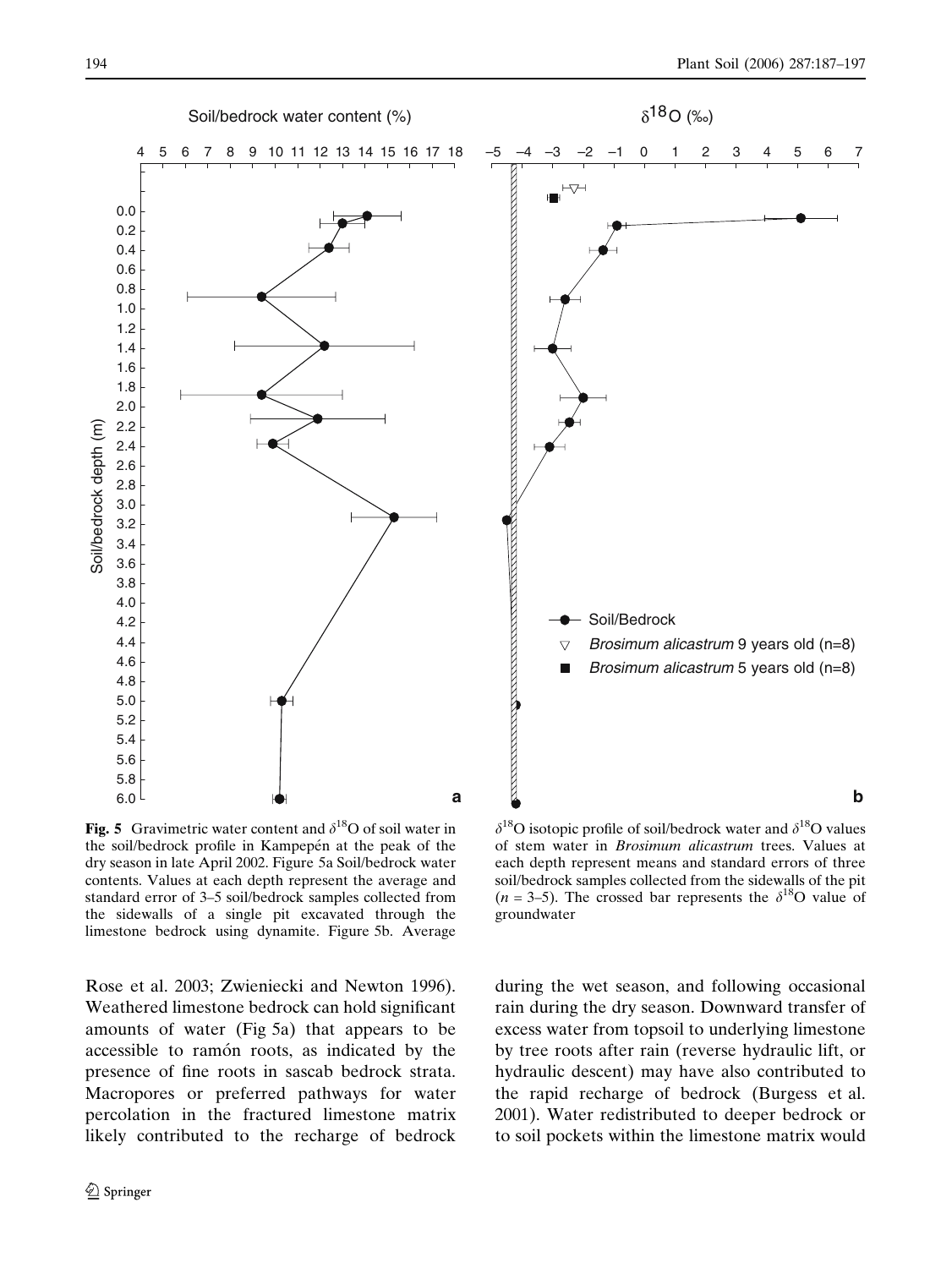be better protected from evaporation and shallow rooted competitors. Several studies conducted in seasonally dry tropical ecosystems elsewhere have also found that most tree species depend on water stored within the upper 1–4 m of the soil/bedrock profile during the dry season (Jackson et al. 1999; Sternberg et al. 2002; Stratton et al. 2000), even at sites where shallow (2–4 m) groundwater is available (Drake and Franks 2003).

Ramón trees in Kampepén had a mean leaf  $\delta^{13}$ C value which was 2–3% less negative than that measured by Leffler and Enquist (2002) for the same species in a dry tropical forest in Costa Rica. This indicates that the thin, rocky soils in northern Yucatan impose a comparatively greater water stress on this evergreen tree species (Stewart et al. 1995). Whereas 9-year-old ramón trees showed lower foliar  $\delta^{13}$ C values and a smaller dry-season decline in shoot water content than 5-year-old ones, stem water  $\delta^{18}$ O signatures were not significantly different in the two age groups, which indicates similar water extraction depths at the peak of drought. According to  $\delta^{18}O$ data, rooting depth of ramón trees in Kampepén was at least 0.8–1.4 m. However the  $\delta^{18}O$  of stem water in ramón trees was also similar to that of bedrock water in the 1.8–2.5 m depth interval. Better dry-season water status in 9-year-old ramón trees (indicated by their significantly higher shoot water content in April) appeared to be the result of greater lateral root spread permitting exploration of a larger soil/bedrock volume compared to 5-year-old trees (Casper et al. 2003). Greater development of roots in 9-yearold trees may have also allowed more thorough exploitation of water stored in soil pockets within the bedrock matrix. Large inter-tree variabilities within tree age groups in stem water content, stem water  $\delta^{18}$ O and foliar  $\delta^{13}$ C suggested strong microsite effects on the water status of ramon individuals. Horizontally uneven thickness of the topsoil layer, irregular spatial distribution of subsurface soil pockets, or preferential infiltration of rainfall water along cracks in the limestone bedrock could have contributed to contrasting water availability among microsites at the Kampepén plantation.

In conclusion, ramón trees utilized water stored in the upper 2.5 m of the soil/bedrock profile during the dry season. Contrary to initial expectations, we found no indication of groundwater utilization in this native evergreen tree species during the annual peak of drought. Although water stored in the bedrock was sufficient to sustain ramón trees throughout the dry season, trees experienced considerable water stress, as indicated by sharp decreases in stem water content. Better dry-season water status in bigger and older trees compared to younger and smaller ones appeared to be more the result of greater volume of soil explored for water than the outcome of deeper rooting depth. The ability to take up water stored in the upper few meters of the limestone bedrock during the pronounced dry season is likely the key feature allowing Brosimum alicastrum to thrive under non-irrigated conditions in the shallow, rocky soils of northern Yucatan. It is interesting to note that soil nitrogen availability is generally not limiting for tree growth in northern Yucatan due to the dominance of nitrogen-fixing leguminous species in the local vegetation (Campo and Dirzo 2003). Our results suggest that locally adapted native tree species capable of efficiently extracting water from bedrock strata may be the only perennial crops suitable for rainfed cultivation in shallow rocky soils under seasonally dry tropical climate. Other co-occurring native tree crops frequently found in non-irrigated homegardens in the Yucatan (such as Cordia dodecandra, Spondias purpurea or Talisia olivaeformis) might also rely on bedrock water during the dry season.

Acknowledgements We thank David Magaña for allowing us to conduct this research in his Kampepén plantation. We also thank Angela López, Season Snyder and Roberto Lepe for their help with laboratory and field work. This research was supported by a UC MEXUS-CONACYT grant awarded jointly by the University of California Institute for Mexico and the United States, and the Mexican Comisión Nacional de Ciencia y Tecnología. We also thank the financial support of the American Institute for Global Change Research (IAI Project: Biogeochemical cycles under land use change in the semiarid Americas). JI Querejeta acknowledges a postdoctoral Fulbright Fellowship from the Spanish Ministerio de Educación y Ciencia, as well as financial support by the Biocomplexity Program (DEB 9981548) of the US National Science Foundation. Finally, we acknowledge the constructive comments of three anonymous reviewers.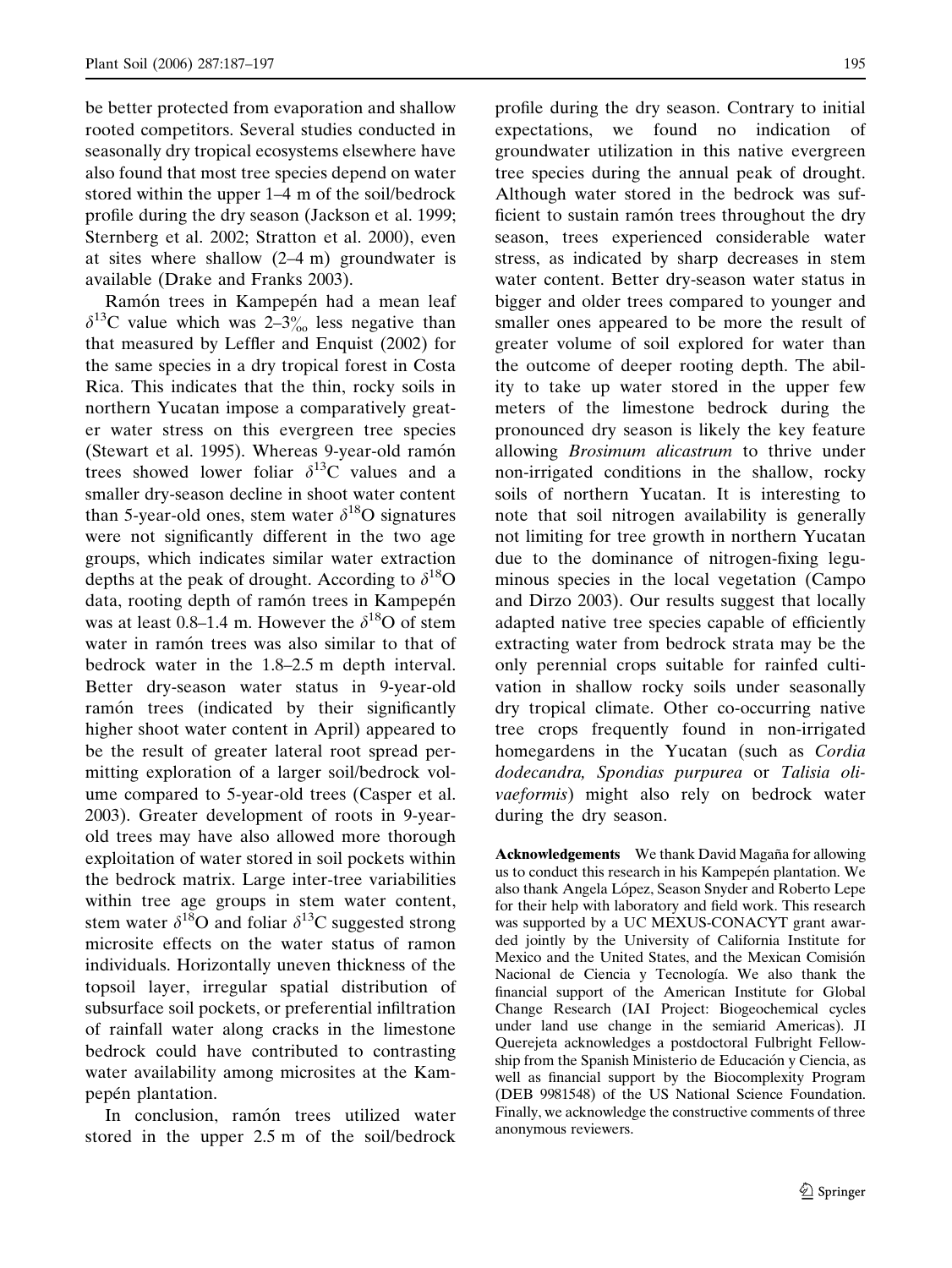### References

- Ayala A, Sandoval SM (1995) Establecimiento y producción temprana de forraje de ramon (Brosimum alicastrum Swartz) en plantaciones a altas densidades en el norte de Yucatán, México. Agroforestería en las Américas 7:10-16
- Barnes CJ, Turner JV (1998) Isotopic exchange in soil water. In: Kendall C, McDonnell JJ (eds) Isotope tracers in catchment hydrology. Elsevier, Amsterdam
- Bautista-Zuñiga F, Estrada-Medina H, Jiménez-Osornio JJ, González-Iturbe JA (2004) Relación entre el relieve y unidades de suelo en zonas cársticas de Yucatán. Terra Latinoamericana 22:243-254
- Bradford KJ, Hsiao TC (1982) Physiological responses to moderate water stress. In: Lange OL, Nobel PS, Osmond CB, Ziegler H (eds) Physiological Plant Ecology II. Water relations and carbon assimilation. Encyclopaedia of Plant Physiology (New Series) vol 12B. Springer-Verlag, Berlin
- Brunel JP, Walker GR, Kenneth-Smith AK (1995) Field validation of isotopic procedures for determining sources of water used by plants in a semiarid environment. J Hydrol 167:351–368
- Burgess SO, Adams MA, Turner NC, White DA, Ong CK (2001) Tree roots: conduits for deep recharge of soil water. Oecologia 126:158–165
- Cairns MA, Olmsted I, Granados J, Argaez J (2003) Composition and aboveground tree biomass of a dry semi-evergreen forest on Mexico's Yucatan Peninsula. For Ecol Manage 186:125–132
- Campo J, Dirzo R (2003) Leaf quality and herbivory responses to soil nutrient addition in secondary tropical dry forest of Yucatan, Mexico. J Trop Ecol 19:525–530
- Casper BB, Schenk HJ, Jackson RB (2003) Defining a plant's belowground zone of influence. Ecology 84:2313–2321
- Chimner RA, Cooper DJ (2004) Using stable oxygen isotopes to quantify the water source used for transpiration by native shrubs in the San Luis Valley, Colorado USA Plant Soil 260:225–236
- Cramer VA, Thorburn PJ, Fraser GW (1999) Transpiration and groundwater uptake from farm forest plots of Casuarina glauca and Eucalyptus camaldulensis in saline areas of southeast Queensland, Australia. Agric Water Manage 39:187–204
- Dawson TE, Mambelli S, Plamboeck AH, Templer PH, Tu KP (2002) Stable Isotopes in Plant Ecology. Annu Rev Ecol Syst 33:507–559
- Drake PL, Franks PJ (2003) Water resource partitioning, stem xylem hydraulic properties, and plant water use strategies in a seasonally dry riparian tropical rainforest. Oecologia 137:321–329
- Duch GJ (1995) Los suelos, la agricultura y vegetación en Yucatán. In: Hérnandez E, Bello E, Levy S (eds) La milpa en Yucatán: Un sistema de producción agrícola tradicional. Colegio de Postgraduados, México
- Ehleringer JR, Dawson TE (1992) Water uptake by plants: perspectives from stable isotope composition. Plant Cell Environ 15:1073–1082
- Ehleringer JR, Roden J, Dawson TE (2000) Assessing ecosystem-level water relations through stable isotope analyses. In: Sala OE, Jackson RB, Mooney HA, Howarth RW (eds) Methods in ecosystem science. Springer, Berlin-Heidelberg-New York, pp 181–198
- Estrada-Medina H (2000) Caracterización y cartografía del recurso suelo del municipio de Hocabá, Yucatán. Tesis de Maestría en Manejo y Conservación de Recursos Naturales Tropicales. Mérida, Yucatán, México
- Estrada-Medina H, Graham RC, Allen MF, Jimenez-Osornio JJM (2005) Karstic Features and Tree Root Development in Yucatán, México. ASA-CSSA-SSSA International Annual Meeting, Nov 6–10:Salt Lake **City**
- Ewe SML, Sternberg L, Busch DE (1999) Water use patterns of woody species in pineland and hammock communities of South Florida. For Ecol Manage 118:139–148
- Farquhar GD, O'Leary MH, Berry JA (1982) On the relationship between carbon isotope discrimination and intercellular carbon dioxide concentration in leaves. Aust J Plant Physiol 9:121–137
- Farrington P, Turner JV, Gailitis V (1996) Tracing water uptake by jarrah (Eucalyptus marginata) trees using natural abundances of deuterium. Trees 11:9–15
- Flanagan LB, Ehleringer JR, Marshall JD (1992) Differential uptake of summer precipitation among co-occurring trees and shrubs in a pinyon-juniper woodland. Plant Cell Environ 15:831–836
- Gillespie AR, Bocanegra-Ferguson DM, Jiménez-Osornio JJ (2004) The propagation of Ramón (Brosimum alicastrum Sw.; Moraceae) in Mayan homegardens of the Yucatan Peninsula of Mexico. New Forests 27:25–38
- González-Herrera R, Sánchez-Pinto I, Gamboa-Vargas J (2002) Groundwater flow modeling in the Yucatán karstic aquifer, México. Hydrogeol J 10:539-552
- Gries D, Zeng F, Foetzki A, Arndt SK, Bruelheide H, Thomas FM, Zhang X, Runge M (2003) Growth and water relations of Tamarix ramosissima and Populus euphratica on Taklamakan desert dunes in relation to depth to a permanent water table. Plant Cell Environ 26:725–736
- Hubbert KR, Beyers JL, Graham RC (2001) Roles of weathered bedrock and soil in seasonal water relations of Pinus jeffreyi and Arctostaphylos patula. Can J For Res 31:1947–1957
- Jackson PC, Meinzer FC, Bustamante M, Goldstein G, Franco A, Rundel PW, Caldas L, Igler E, Causin F (1999) Partitioning of soil water among tree species in a Brazilian Cerrado ecosystem. Tree Physiol 19:717–724
- Jiménez-Osornio JJ, Ruenes-Morales MR, Montañés-Escalante P (1999) Agrodiversidad de los solares de la península de Yucatán. Red, Gestión de Recursos Naturales 14:30–40
- Leffler JA, Enquist BJ (2002) Carbon isotope composition of tree leaves from Guanacaste, Costa Rica: comparison across tropical forests and tree life history. J Trop Ecol 18:151–159